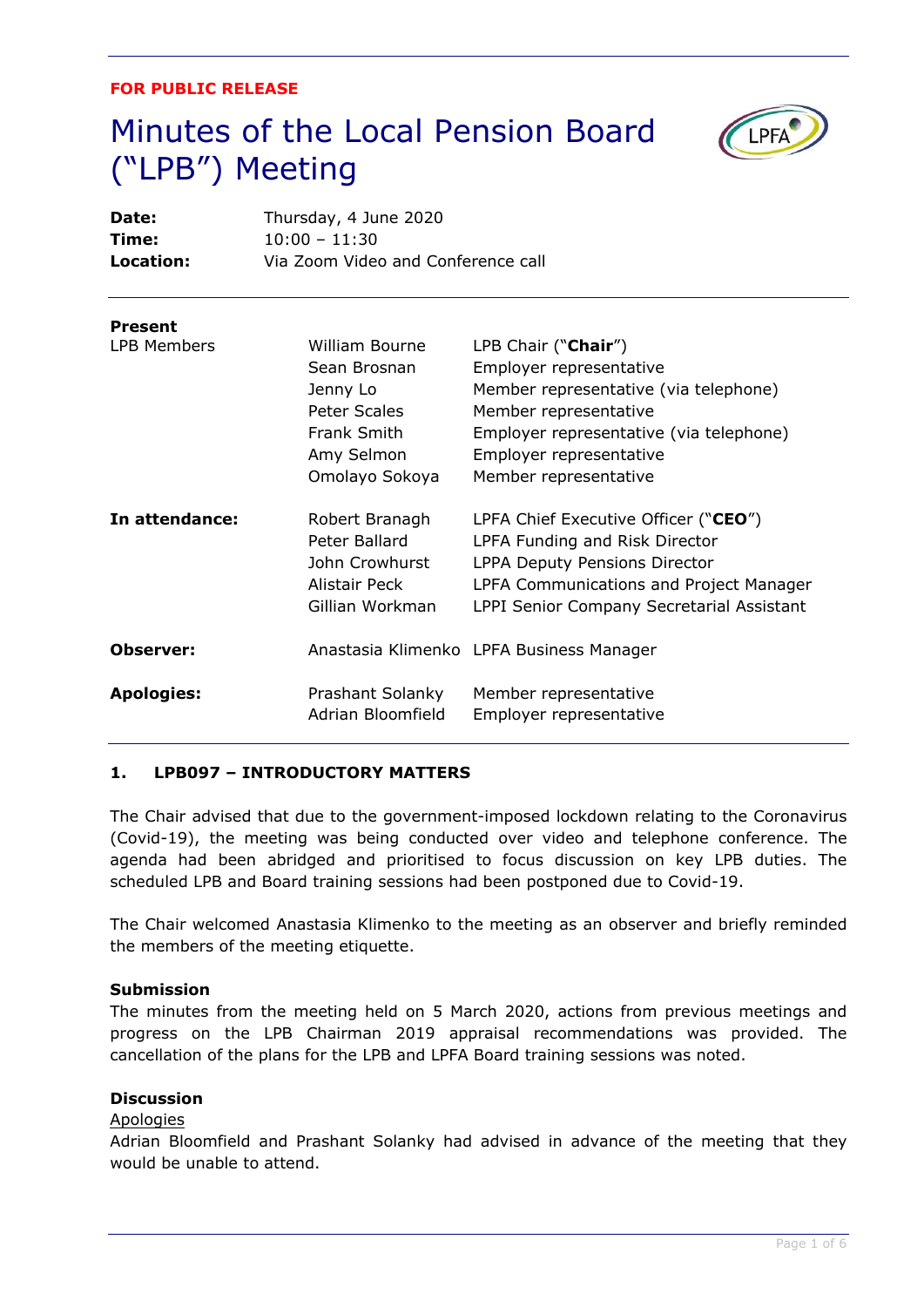# Declarations of Interest

The annual declaration of conflicts of interest form had been emailed in advance of the meeting as part of the year-end process. For those members who were yet to return their forms, they were kindly reminded to them within the next week.

No new advance declarations had been received, and the Board confirmed that the position had not changed since the previous meeting.

## Minutes

The LPB reviewed the meeting minutes held on 5 March 2020, agreed that they provided an accurate representation of the discussions at the meeting, and that the Chair's e-signature could be used to confirm the formal record of the meeting.

## Matters Arising

The action list and progress against the LPB Chairman 2019 recommendations was received, with the LPB satisfied of the status of the updates including those which had been completed with a couple of minor comments. Jenny Lo advised that she had not participated in any sessions on the plans to update the LPFA members websites since the discussion at the March meeting. The LPB Chair clarified the current thinking for the 2020 Fund Member Forum was to pre-record several videos for members to review in their own time. The request to consider having a representative from LPB contribute was noted.

## **Decision**

The LPB:

- **[1] Approved** the minutes of the meeting held on 5 March 2020 as a true and accurate record of that meeting and the use of the Chairs e-signature to confirm the minutes.
- **[2] Noted** the matters arising action list schedule and the LPB Chairman 2019 Appraisal recommendation updates including all the items which had been completed with minor comments advised.

# **2. LPB098 – LPFA RISK AND AUDIT**

### **Submission**

To provide details of the LPFA risk register ("**Register**"), update to the risk management principles, plans for the risk appetite statement review and internal audit 3 year plan.

### **Discussion**

Peter Ballard provided an overview of the Register which was to distil management focus upon the Funds key risks and was distinct from a comprehensive list of every fund risk. The supporting risk management principles articulated the review process and procedures for approval of the register. Following a request at the recent LPB meeting the approved threeyear internal audit plan by PricewaterhouseCoopers (PwC) was provided. The internal audit overview was summarised on the 'Audit Universe' page of the report (42 of 273 pages in the meeting pack). Peter Ballard advised that Risk Management internal audit by PwC had recently commenced, focusing on how the LPFA managed risk.

The LPB was assured by the Register, finding it comprehensive and was helpful to understand how the Fund managed risk including the concerns presented by Covid-19. The Chair noted that the register did not mention the role of the LPB in mitigating risk, but it was agreed that the Register focused on the main executive controls to manage concerns, and attention was drawn to the role of LPB set out within the Risk management principles document approved by the LPFA Board.

Following feedback on the difficulty in reviewing the detailed content of the register, Peter Ballard advised of provisional plans to implement an enterprise risk management system,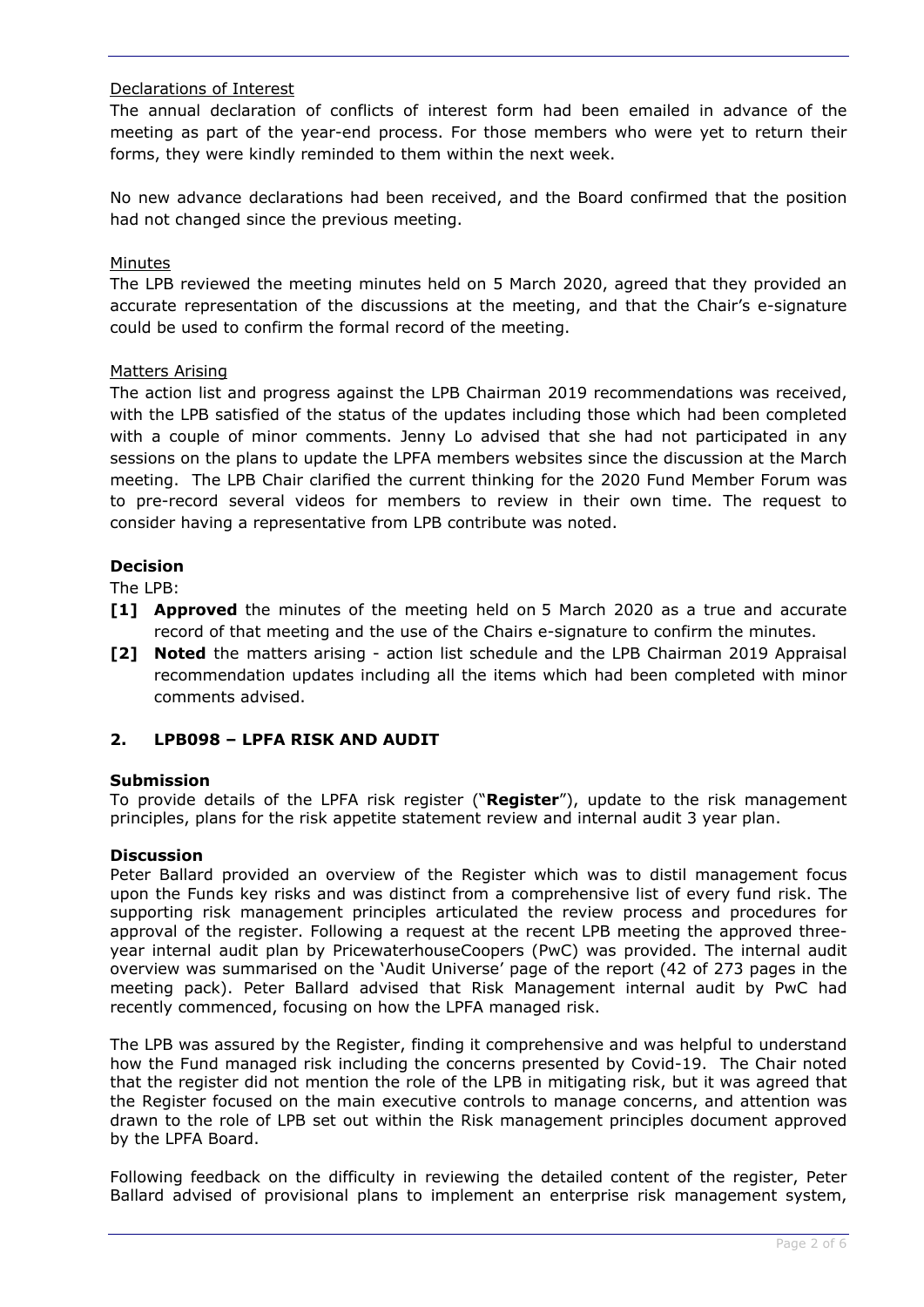CAMMS, to produce more customised reports which were anticipated to be easier to review. Further details would be shared, when available.

# **Decision**

The LPB:

- **[1] Noted** the risk register as it relates to scheme risks.
- **[2] Noted** amended Risk Management Principles.
- **[3] Noted** the plans for reviewing the risk appetite statement.
- **[4] Noted** the internal audit 3 year plan agreed by ARC.

## **3. LPB099 GENERAL ADMINISTRATION UPDATE**

### **Submission**

The regular report provided an update on the general administration and regulatory activities or technical updates since the last meeting in March 2020. Specific items for the meeting were: an update the Business Continuity Plan (BCP)/Covid-19 response; an annual assurance statement on data quality; a bi-annual statement on monitoring investment costs including custodian and transactions; and a bi-annual statement on Pensions Discretions.

## **Discussion**

The CEO shared details of the highlights provided within the report. He noted that almost all LPFA and LPP staff were working remotely with suitable equipment due to Covid-19. There were no immediate plans for staff to return to the office, especially as the Service Level Agreement ("**SLA**") was being met and there was below average levels of sickness being reported. Concern was shared that there had been a noticeable decrease in the volume of case work being received from officers or employers, and as a result, there might be a backlog in casework in future months. In addition, and while the cause could not be directly attributed to Covid-19, LPP was advising a higher than monthly average number of deaths being reported, with figures comparable to peak months normally experienced in January or February of every year.

The CEO advised that Local Pensions Partnership Investments Ltd ("**LPPI**") had recently completed the transfer of all relevant assets into the Real Estate pool and that this was the first 'Pool' to have moved almost all assets into a consolidated structure, in line with government guidance. The initial figures for 2019/20 year-end from the LPFA custodian indicate that the 12-month fund performance figures were around 6% which was in line with the actuarial estimates and the LPFA discount rate.

The details of a recent LPP restructure were provided by the CEO. The LPFA as an equal shareholder of LPP, had agreed to recapitalise the LPP business, investing  $£12.5m$  and providing an optional loan facility of a further £5m. The new structure moved the LPP away from the originally established debt-based model, to an equity-based business which was comparable with other 'Pools'. LPP had also reorganised their staff and support functions along business lines – Investments under LPPI and pensions administration ("**PA**") services provided by Local Pensions Partnership Administration Ltd ("**LPPA**"), with a small LPP Group. The change had taken place over May 2020, with most staff now transferred into LPPI or LPPA. Over the next few months resulting changes in structure would be reflected in revised reporting and an update on progress would be provided at a future meeting. **Action: R Branagh**

The CEO shared LPFA management concerns on the Employer Risk ("**ER**") engagement requirements during the current challenging economic climate, changes in key ER personnel and the LPP decision to transfer the oversight of the ER team from Risk to PA. The LPFA management were discussing the LPFA ER requirements.

The draft LPFA consultation response for the proposed alignment of Retail Price Index (RPI) to Consumer Price Index (CPI) would be shared with the LPB in due course.

*[John Crowhurst joined the meeting.]*

**Decision**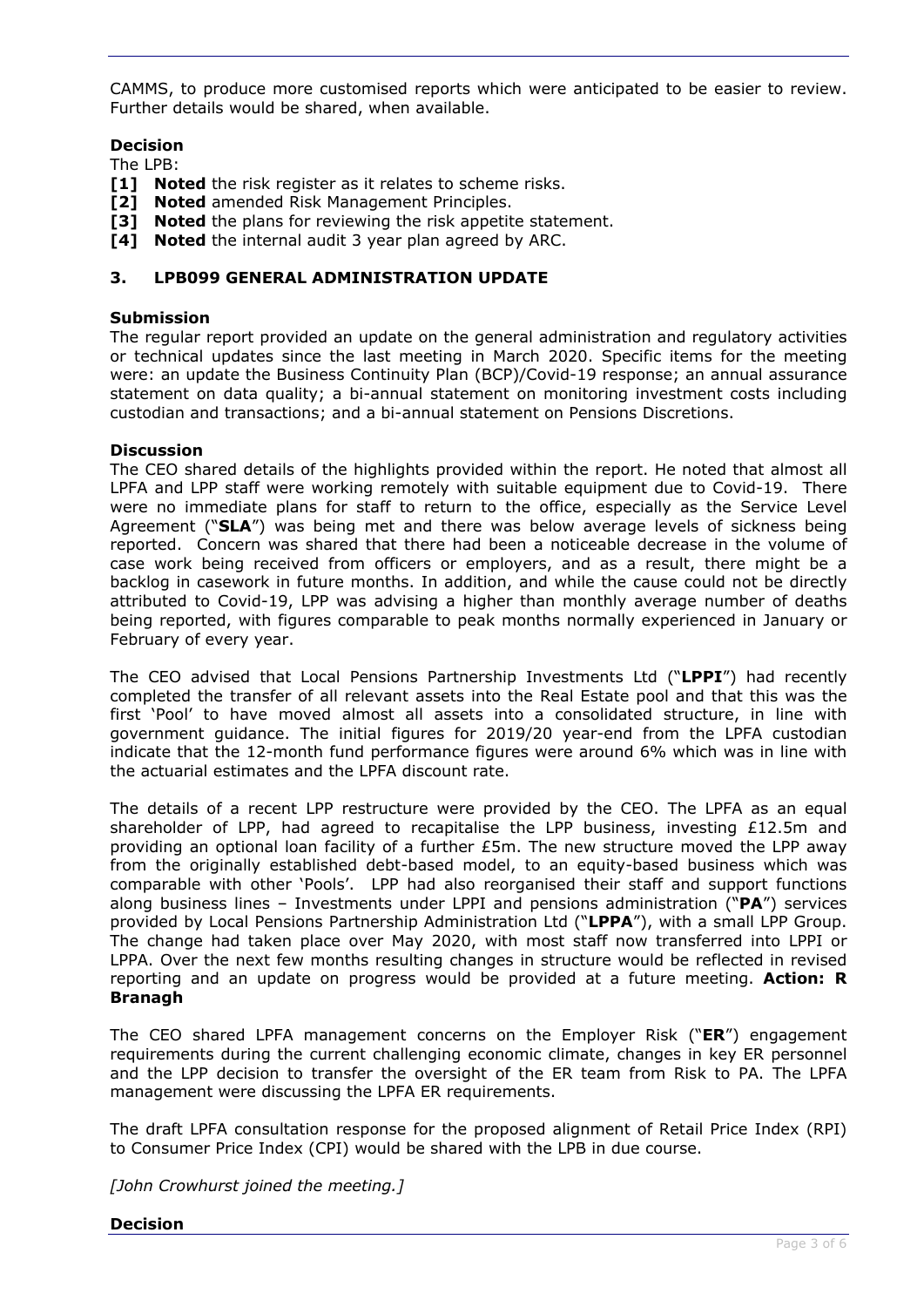The LPB **noted** the contents of the report including: the Q4 2019/20 Key Performance Indicators; the LPFA management team organisation chart; overseas pensioners life certificate exercise; pension settlements exercise; and technical pensions updates.

# **4. LPB100a GOVERNANCE UPDATE**

## **Submission**

The LPB Chair annual report for 2019/20 was presented.

## **Discussion**

The Chair introduced his annual report and advised that the LPB costs for the previous financial year were in the region of £2,000. Feedback was provided supportive of the report and with minor amendments related to typos recommended. The CEO clarified that while there was not a specific LPB training budget, the LPFA would sponsor members attending an event where they could demonstrate beneficial value in their attendance, and which could be shared with LPB colleagues.

## **Decision**

The LPB **noted** the LPB Chairman's Annual Report 2019/20.

## **5. LPB101a PA UPDATE**

### **Submission**

To present the Member Communications and Engagement Strategy including a clearer presentation of SLA Performance, PA priorities/challenges and activities over the forthcoming year.

### **Discussion**

Following LPB interest at the March 2020 LPB meeting on plans for the LPFA member communications and engagement strategy, Alistair Peck had met with the LPPA Deputy Directors, John Crowhurst and Rachel Blundell. The outcome of the conversation was provided in the PA Update report which consolidated a more formal presentation of service level performance, PA priorities and related activities over the forthcoming year.

John Crowhurst advised overall casework and helpdesk performance had consistently exceeded SLA for the past 12 months (April 2019 to March 2020). Performance was reinforced by very satisfied to good satisfaction responses to all three types of feedback surveys. LPPA would review service levels with the LPFA later in the year and they would include new targets for the tracking of elapsed time of retirement and death cases.

Due to Covid-19 the PA team was focusing on making member payments and priority cases (new death cases). Remote working practices has meant that call centre management information could not be captured by the temporary helpdesk solution and an improved telephony system was planned for implementation in July 2020. The plans for 2020 targets was shared and an ongoing data cleanse project work was underway which would improve common data and conditional data scores.

John Crowhurst advised the PA priorities and following the establishment of LPPA, additional specialist teams had been formed, notably Janet Morville-Smith, had joined as Head of Risk and Compliance. The Head of Engagement and Communications, Chris Dawson, was also due to join and would be leading the development of a more focused client engagement campaign.

The successful outcome of recent discussions between LPFA and LPP was shared with plans for improved data quality, representation of the LPFA Brand and improved analytics resulting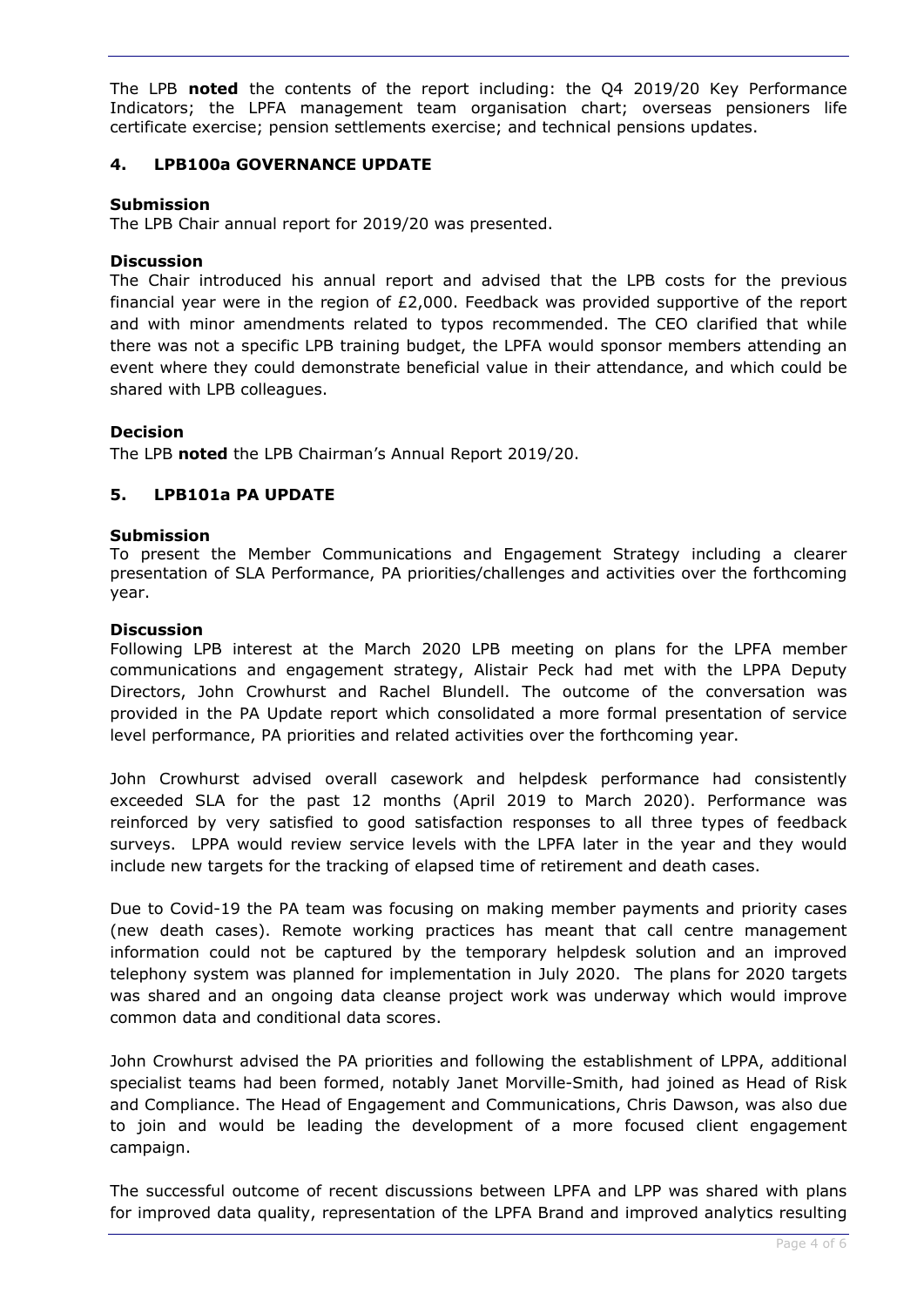from communication with clients. Jenny Lo advised the importance of the LPFA brand and advised that she would provide her feedback via email to clarify the limited contact from LPP/LPFA in order discuss the preliminary arrangements for commissioning the new member websites. Jenny reiterated the importance of early discussions to distil the specification requirements to ensure the website met LPFA members needs. **Action: J Lo**

The LPB discussed the importance of employers supporting the initiative to improve member services and by providing email addresses, they collectively could facilitate improved engagement. Sean Brosnan and Omolayo Sokoya acknowledged the work undertaken by Taryn Mutter, the recently departed Head of Engagement, in making improvements to member engagement and employer participation over the past few years.

# **Decision**

The LPB:

- **[1] Noted** the contents of the report.
- **[2]** Formally express their **appreciation thanked** Taryn Mutter (former Head of Engagement, LPP) for her assistance over the past few years and to wish her well with her future endeavours.

# **6. LPB101b ENGAGEMENT TEAM REPORT**

### **Submission**

The regular report provided an update on the activities undertaken by the LPP Engagement Team over Q4 2019/20 (January to March 2020) and was submitted to the LPB to address feedback received from the previous meeting.

### **Discussion**

The standard engagement report had been included in the meeting pack for continuity and provide an update on the progress of actions from previous meetings and an overview of engagement activities. The LPB was asked to share comments offline on the Annual Benefit Statements included within the report. **Action: LPB Members**

## **Decision**

The LPB:

- **[1] Noted** the engagement activities over the reporting period.
- **[2] Noted** the engagement work plan for 2019/20.
- **[3] Noted** the KPI's.
- **[4] Noted** the planned activities for Q1 2019/20.

# **7. LPB100b GOVERNANCE UPDATE**

## **Submission**

The report was presented for discussion by exception and feedback by email. It contained: an early draft of the LPFA Annual Report (PA, Employer Risk and Governing the Fund sections); Annual Governance Statement; Local Code of Corporate Governance; Communications policy; Actuarial Triennial Valuation Report (as at 31 March 2020); and approved minutes of the LPFA Board Corporate and Strategic session in December 2019. The LPB were requested to provide any feedback on the reports via email by the 9 June 2020.

### **Discussion**

### Annual Governance Statement (AGS)

The Chair acknowledged the overall improved quality of governance reports and shared that he had already provided his feedback to the CEO via email on the AGS.

The LPB advised the AGS appears to be compliant and advised minor feedback related to a typo in the document.